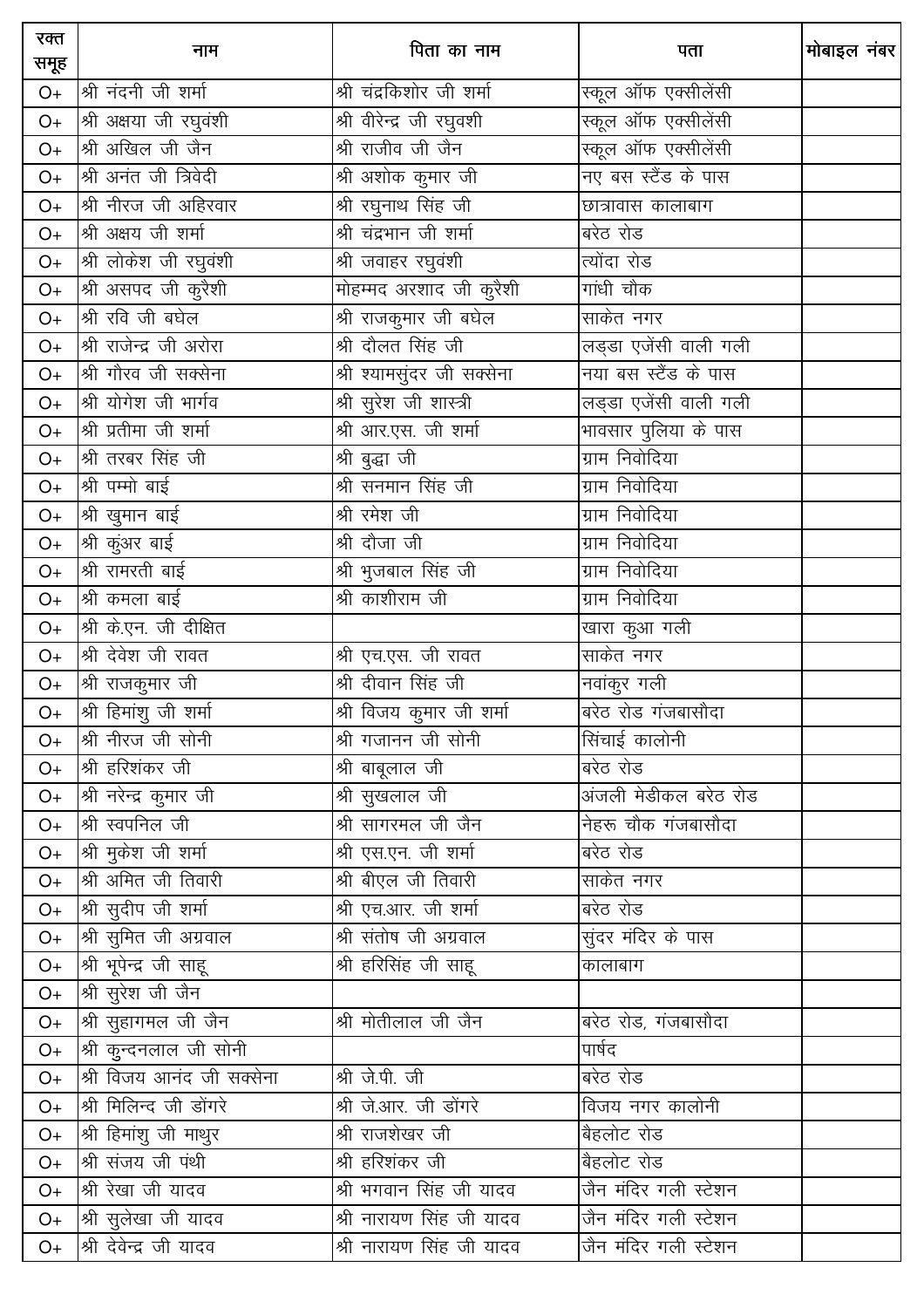| रक्त<br>समूह | नाम                           | पिता का नाम                     | पता                             | मोबाइल नंबर |
|--------------|-------------------------------|---------------------------------|---------------------------------|-------------|
| O+           | श्री दुलचंद जी गुप्ता         |                                 | दया मार्केट                     |             |
| $O+$         | श्री ब्रजमोहन जी साहू         | श्री जे.पी. जी साहू             | कालाबाग                         |             |
| $O+$         | श्री धनसिंह जी                | श्री झुन्नीलाल जी               | ग्राम कंजना                     |             |
| $O+$         | श्री ब्रजेश जी शर्मा          | बैंक कर्मचारी                   | बैहलोट रोड                      |             |
| $O+$         | श्री रमेश जी शर्मा            | छात्र                           | महावीर बिहार के सामने           |             |
| $O+$         | श्री हेलो सिंह जी कुशवाह      | छात्र                           | जमुना नगर                       |             |
| $O+$         | श्री रेवाराम जी कटारे         |                                 | वार्ड 24                        |             |
| $O+$         | श्री हरिराम जी कुशवाह         |                                 | धर्मकांटा बरेठ                  |             |
| $O+$         | श्री केशरी सिंह जी रघुवंशी    |                                 | सर्रवाय पोस्ट बरठ रोड           |             |
| $O+$         | श्री विनोद जी जैन             |                                 | ग्राम कुल्हार, पो. कुल्हर, त.   |             |
| $O+$         | श्री देवेन्द्र जी विश्वकर्मा  |                                 | लड्डा एजेंसी वाली गली           |             |
| $O+$         | श्री मनोज जी नामदेव           |                                 | लड्डा एजेंसी वाली गली           |             |
| $O+$         | श्री गोविंद जी लोधी           |                                 | बरेठ रोड, लोधी कालोनी           |             |
| $O+$         | श्री राजेन्द्र जी साहू        | श्री शिवचरण जी साहू             | ईदगाह रोड                       |             |
| $O+$         | श्री रामबाबू जी बघेल          | श्री मदन सिह जी                 | सिरोंज चौराह                    |             |
| $O+$         | श्री दीपक जी सिकरवार          | श्री रमेश जी                    | निवोदिया पोस्ट अम्बानगर         |             |
| $O+$         | श्री पवन जी जैन               | श्री सुरेश जी                   | सदर बाजार गंजबासौदा             |             |
| $O+$         | श्री रामप्रकाश जी भार्गव      | __<br>श्री अम्बिका प्रसाद जी    | स्टेशन रोड, अम्बेडकर चौक        |             |
| $O+$         | श्री मनोज जी पंथी             | श्री हरिशंकर जी                 | पंचमुखी नगर                     |             |
| $O+$         | श्री रोहित जी तिवारी          |                                 | <mark>दुर्गानगर बरेठ रोड</mark> |             |
| $O+$         | श्री राजीव जी पुरोहित         | श्री रामकिशोर जी                | दुर्गानगर बरेठ रोड              |             |
| $O+$         | श्री वैभव जी जैन              |                                 | हनुमान चौक                      |             |
| $O+$         | श्री विनोद जी नामदेव          |                                 | लड़डा एजेंसी वाली गली           |             |
| $O+$         | श्री दिवांशु जी अग्रवाल       | श्री रमेश जी                    | सुभाष चौक                       |             |
| $O+$         | श्री राजकुमार जी              | श्री बाबूलाल जी प्रजापति        | बरेठ रोड कालाबाग                |             |
| $O+$         | श्री सौरभ जी चंद्रवंशी        | <u>श्री बनवारीलाल जी</u>        | <u>सिंचाई कालोनी</u>            |             |
| $O+$         | कु. अनिता जी श्रीवास्तव       | श्री जेपी जी श्रीवास्तव         | उपावश एकेडमी बरेठरोड            |             |
| $O+$         | श्री अजय सिंह जी दांगी        | श्री संतोष जी दांगी             | उपावश एकेडमी बरेठरोड            |             |
| $O+$         | श्री प्रियंका जी राठौर        | श्री छोटेलाल जी राठौर           | उमायश एकेडमी                    |             |
| $O+$         | श्री पुष्पेन्द्र कुमार जी जैन | श्री रविन्द्र जी                | नानाजी वाली गली गंजबासौदा       |             |
| $O+$         | श्री वैभव जी जैन              | श्री ब्रजेश जी वैश्य            | साकेत नगर                       |             |
| $O+$         | श्री संजय जी साहू             | <u>श्री रा</u> मकरण जी साहू     | उदयपुर                          |             |
| $O+$         | श्री विश्मरा जी रघुवंशी       | श्री रंधीर सिंह जी              | एचएमडी शो रूम                   |             |
| $O+$         | श्री अमृताक्षु जी यादव        | श्री मनोज जी यादव               | पाठशाला ग्राउंड                 |             |
| $O+$         | श्री आराम जी पलोड़            | श्री संजय जी पलोड़              | विजय द्वांसपोर्ट                |             |
| $O+$         | श्री अर्जित जी ओसवाल          | श्री अलि जी                     | अम्बेडकर                        |             |
| $O+$         | श्री प्रकाश जी                | श्री पातिराम जी                 | घटेरा                           |             |
| $O+$         | श्री रविन्द्र जी यादव         | <u>श्री नवल सिंह जी</u> रघुवंशी | कालाबाग                         |             |
| $O+$         | श्री सोमिल जी                 | श्री संजय जी जैन                | नेहरू चौक गंजबासौदा             |             |
| $O+$         | श्री अभिजीत जी                | श्री शिवनारायण जी रावत          | कृपाराम गली                     |             |
| $O+$         | श्री पलक जी                   | श्री दीपक जी श्रीवास्तव         | जमना नगर                        |             |
| $O+$         | श्री रजत जी                   | श्री रामसिंह जी रघुवंशी         | _<br>एचएमटी शोरूम               |             |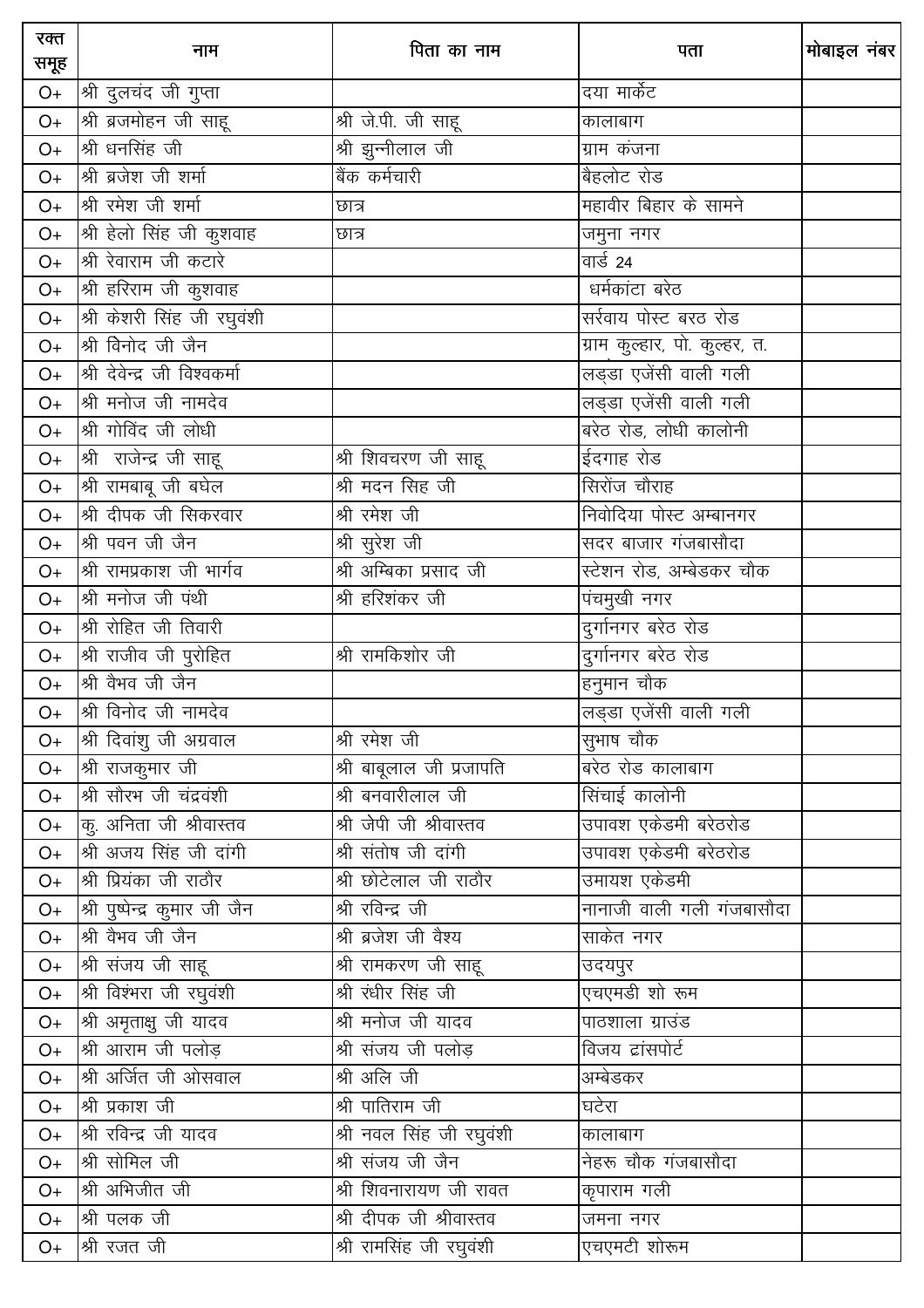| रक्त<br>समूह | नाम                      | पिता का नाम                     | पता                              | मोबाइल नंबर |
|--------------|--------------------------|---------------------------------|----------------------------------|-------------|
| O+           | श्री योगेश जी चतुर्वेदी  | श्री छत्रपाल जी नरवरिया         | त्योंदा रोड                      |             |
| $O+$         | श्री राधिका जी           | श्री नीलमचंद जी साहू            | त्योंदा रोड                      |             |
| $O+$         | श्री भूषण जी             | श्री ग्याप्रसाद जी              | जमना नगर                         |             |
| $O+$         | श्री विजय जी             | श्री भगतराज परिहार जी           | लड्डा एजेंसी वाली गली            |             |
| $O+$         | श्री विश्वजीत जी         | श्री विजय सिंह जी परमार         | पिपलेश्वर मंदिर के पास           |             |
| $O+$         | श्री नीरज जी श्रीवास्तव  | श्री जुगलकिशोर जी               | पिपलेश्वर मंदिर के पास           |             |
| $O+$         | श्री हरिनारायण जी        | श्री नरेन्द्र जी दुबे           | बरेठ रोड                         |             |
| $O+$         | श्री अमन जी              | ___<br>श्री अनिल कुमार जी जैन   | बरेठ रोड                         |             |
| $O+$         | श्री मोहनलाल जी          | श्री श्रीरामलाल जी              | ग्राम बरेठ                       |             |
| $O+$         | श्री भूपेन्द्र जी दुबे   | श्री अयोध्या प्रसाद जी दुबे     | बरेठ रोड त्रिमूर्ति मंदिर के पास |             |
| $O+$         | श्री हरजीत सिंह जी जोशन  | श्री उज्जाब सिह जी              | कालाबाग                          |             |
| $O+$         | श्री जीत सिंह जी         | श्री विजय सिंह जी परमार         | पिपलेश्वर मंदिर के पास           |             |
| $O+$         | श्री सुरेश जी अरोरा      | श्री गुरूदास सिंह जी            | विद्याश्री लॉज, कोरी मोहल्ला     |             |
| $O+$         | श्री राजा जी चौहान       | श्री हरिनारायण सिंह जी          | गीता टाकिज के पास                |             |
| $O+$         | श्री रामसिंह जी यादव     | श्री बाबूलाल जी यादव            | कालाबाग                          |             |
| $O+$         | श्री दीपिका जी नेमा      | श्री के.पी. जी नेमा             | सिंचाई कालोनी                    |             |
| $O+$         | श्री संतोष जी शुक्ला     | श्री लक्ष्मीनारायण जी शुक्ला    | लड्डा एजेंसी वाली गली            |             |
| $O+$         | श्री बसंत सिंह जी राजपूत | श्री फतेह सिंह जी राजपूत        | लड्डा एजेंसी वाली गली            |             |
| $O+$         | श्री गनेशराम जी          | श्री काशीराम जी                 | लड्डा एजेंसी वाली गली            |             |
| $O+$         | श्री कपिल जी मेहता       | श्री खेमचंद जी महता             | सिंधी कालोनी त्योंदा रोड         |             |
| $O+$         | श्री सुशीला बाई          | पति श्री भंवरलाल जी शर्मा       | साकेत नगर                        |             |
| $O+$         | श्री अखिल जी जैन         | श्री अपुभति जी                  | रोतवेर सोनी                      |             |
| $O+$         | श्री अदिति जी जालोरी     | श्री आर.पी. जी जालोरी           | गांधी चौक                        |             |
| $O+$         | श्री अभिषेक जी जैन       | श्री संजीव जी जैन               | मेला ग्राउंड                     |             |
| $O+$         | श्री अंशुल जी            | श्री विमल जी जैन                | नेहरू चौक गंजबासौदा              |             |
| $O+$         | श्री जगदीश जी सुहाने     | ___<br>श्री रामस्वरूप जी सुहान  | __<br>साकेत नगर                  |             |
| $O+$         | श्री लखन सिंह जी         | श्री शंकर सिंह जी               | <u>बैहलोट</u> वायपास             |             |
| $O+$         | श्री देवराज सिंह जी      | श्री प्रताप सिंह जी             | लड्डा एजेंसी वाली गली            |             |
| $O+$         | श्री संदेश जी कुर्मी     | <u>श्री भारत सिंह</u> जी कुर्मी | बरेठ रोड                         |             |
| $O+$         | श्री सुवतपाल जी          | श्री के.एस. जी पाल              | रेलवे कालोनी                     |             |
| $O+$         | श्री अजय जी जैन          | श्री चुन्नीलाल जी जैन           | बैहलोट वायपास                    |             |
| $O+$         | श्री ज्ञानेन्द्र जी गौतम | श्री वी.एस. जी गौतम             | बैहलोट रोड वायपास                |             |
| $O+$         | श्री चेतन जी शर्मा       | श्री राधेश्याम जी               | नवांकुर गली                      |             |
| $O+$         | श्री राधेश्याम जी शर्मा  | श्री वाुसदेव जी                 | नवांकुर गली                      |             |
| $O+$         | श्री हिमांशु जी          | <u>श्री सुनील जी शेवड़े</u>     | साकेत नगर                        |             |
| $O+$         | श्री कमलेश जी            | श्री रामसिंह जी रघुवंशी         | हनमान चौक                        |             |
| $O+$         | श्री रामपाल जी           | श्री मोहन सिंह जी दांगी         | गांधी चौक                        |             |
| O+           | कु. पूनम जी              | श्री वासुदेव जी वाधवानी         | बरेठ रोड                         |             |
| $O+$         | श्री रामकरण सिंह जी      | श्री धारू सिंह जी               | बरेठ रोड सकोत नगर                |             |
| $O+$         | श्री परसराम जी रघुवंशी   | श्री बिहारीलाल जी               | पुराना बस स्टैंड के पीछे         |             |
| $O+$         | श्री अदित जी शर्मा       | श्री के.के जी शर्मा             | कामधेनू नगर                      |             |
| $O+$         | श्री विशाल जी मंगवानी    | श्री दिलीप सिंह जी मंगवानी      | चर्च के पास                      |             |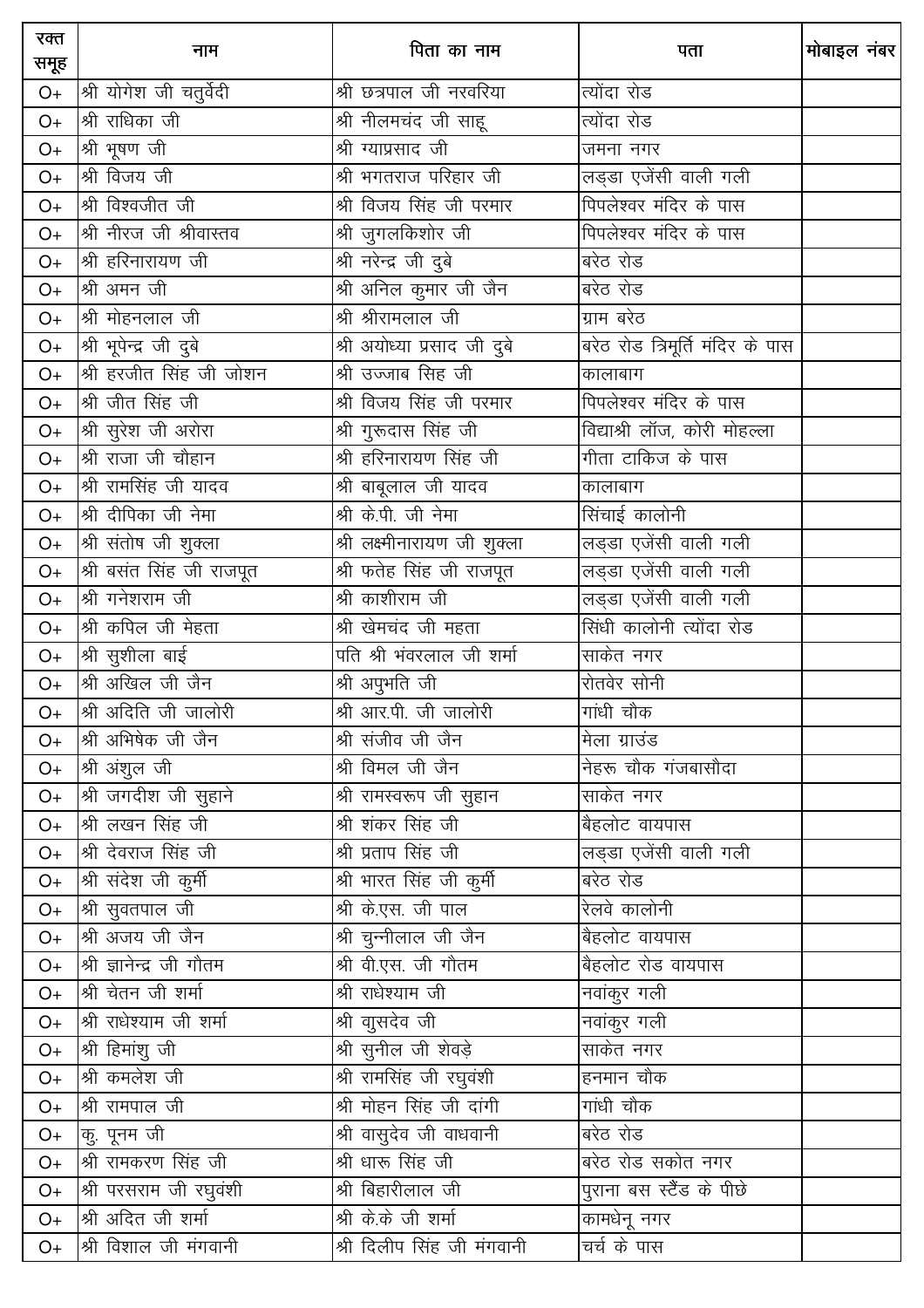| रक्त<br>समूह | नाम                           | पिता का नाम                  | पता                            | मोबाइल नंबर |
|--------------|-------------------------------|------------------------------|--------------------------------|-------------|
| $O+$         | श्री दिनेश कुमार जी           | श्री गापालदास जी बैरागी      | राजेन्द्र नगर                  |             |
| $O+$         | श्री संजू जी                  | श्री राजकिशोर जी बघेल        | भावसार पुलिया क पास            |             |
| $O+$         | श्री संतोष जी यादव            | श्री भगवान सिंह जी यादव      | कालाबाग                        |             |
| $O+$         | श्री बब्लू सिह जी             | श्री कमोद सिंह जी            | ग्राम सेमरा पो बेतोली बासौदा   |             |
| $O+$         | श्री हरिसिह जी                | श्री मिटठूलाल जी             | ग्राम आटासेमर, पो. किरवाया     |             |
| $O+$         | श्री रामकृष्ण जी रघुवंशी      | श्री हरिसिंह जी रघुवंशी      | पंचमुखी नगर बैहलोट रोड         |             |
| $O+$         | श्री प्रमोद जी शर्मा          | श्री राधेश्याम जी            | कालाबाग                        |             |
| $O+$         | श्रीमति वैजयंती जी पवार       | श्री जयप्रसाद जी पवार        | चर्च के पीछे कालाबाग           |             |
| $O+$         | श्री अनिल कुमार जी विश्वकर्मा | श्री जगन्नाथ प्रसाद जी       | राजेन्द्र नगर                  |             |
| $O+$         | श्री अंकित जी राठौर           | श्री बालाराम जी राठौर        | विश्वंभरा के पास में पूनम इले. |             |
| $O+$         | श्री ओमप्रकाश जी श्रीवास्तव   | श्री जानकीप्रसाद जी          | कृपाराम वाली गली               |             |
| $O+$         | श्री हिमांशु जी भावसार        | श्री केदार जी प्रसाद         | सावरकर चौक                     |             |
| $O+$         | श्रीमति आशा जी भावसार         | श्री केदार प्रसाद जी         | सावरकर चौक                     |             |
| $O+$         | श्री त्रिरसाल जी पटेल         | श्री नाटू जी शर्मा           | बरेठ रोड                       |             |
| $O+$         | श्री दिव्या जी पटेल           | श्री नाटू जी भाई             | बरेठ रोड                       |             |
| $O+$         | श्री जगमोहन जी दुबे           | श्री रामबाबू जी दुबे         | बैहलोट रोड                     |             |
| $O+$         | श्री राजेन्द्र जी यादव        | श्री कुंजीलाल                | बिहलोट वायपास                  |             |
| $O+$         | श्री प्रवीण जी जैन            | श्री विनय जी जैन             | महावीर बिहार के पास            |             |
| $O+$         | कु. राधिका जी बैरागी          | श्री भजनलाल जी बैरागी        | स्टेशन रोड रेलवे क्वार्टर      |             |
| $O+$         | कु. मयूरी जी जैन              | श्री विनय जी जैन             | _<br>मालगोदाम                  |             |
| $O+$         | श्री अभिषेक जी                | श्री प्रदीप जी सचान          | पुराना बस स्टैंड के सामने      |             |
| $O+$         | कु. सोनल जी                   | श्री अशोक जी अग्रवाल         | फ्रीगंज बासौदा                 |             |
| $O+$         | $\sigma$ आयशा जी कूरैशी       | श्री अरशद जी                 | सिरोंज चौराह                   |             |
| $O+$         | कु. कविता जी                  | श्री सी.एन. जी साहू          | कालाबाग                        |             |
| $O+$         | <u>श्रीमति पुष्</u> पा जी     | पत्नि श्री सी.एन. जी         | कालाबाग                        |             |
| $O+$         | श्री ब्रजमोहन जी साहू         | श्री जे.पी. जी साहू          | कालाबाग                        |             |
| $O+$         | श्री संजीव जी शुक्ला          | श्री जमुना प्रसाद जी         | ग्राम सिरनोटा पोस्ट सिरनोटा    |             |
| O+           | श्रीमति जया जी                | श्री नाटू भाई जी             | पुलिया के पास बरेठ रोड         |             |
| O+           | श्री राहुल जी यादव            | श्री देवेन्द्र जी            | कालाबाग                        |             |
| O+           | श्री रेशू जी डेरिया           | श्री शुभम जी डेरिया          | हनमान चौक                      |             |
| O+           | कु. याशिका जी तनवानी          | श्री राजेश जी                | सिंधी कालोनी त्योंदा रोड       |             |
| O+           | श्री निखिल जी मलकानी          | श्री राजकुमार जी             | सिंधी कालोनी त्योंदा रोड       |             |
| O+           | श्री हरीसिंह जी दांगी         | श्री थान सिंह जी             | बरेठ रोड                       |             |
| O+           | कु. इति जी शर्मा              | श्री दिनेश जी                | बरेठ रोड                       |             |
| O+           | कु. ज्योति सुमन जी            | श्री के.के. जी सुमन          | लक्ष्मीनारायण मंदिर मार्ग      |             |
| O+           | श्री रविकांत जी पवार          | श्री जयप्रकाश जी             | चर्च के पास                    |             |
| O+           | श्री श्यामसुंदर जी सूर्यवंशी  | श्री खुमान सिंह जी           | सब स्टार पुरानी बस स्टैंड के   |             |
| O+           | श्री दीपक जी शर्मा            | श्री रमश जी शर्मा            | राजेन्द्र नगर                  |             |
| O+           | श्री शैलेन्द्र जी नायक        | श्री राजेन्द्र कुमार जी नायक | वार्ड कमांक 2 खारे कुआ         |             |
| O+           | कु. हमलता जी                  | श्री रामअवतार ज              | धर्मकांटा के पास               |             |
| O+           | श्री कमलेश जी पंथी            | श्री तुलसीराम जी पंथी        | बैदनखेड़ी                      |             |
| $O+$         | श्री संतोष सिंह जी            | श्री कमल सिंह जी             | एस्कार्ट एजंसी के पीछे         |             |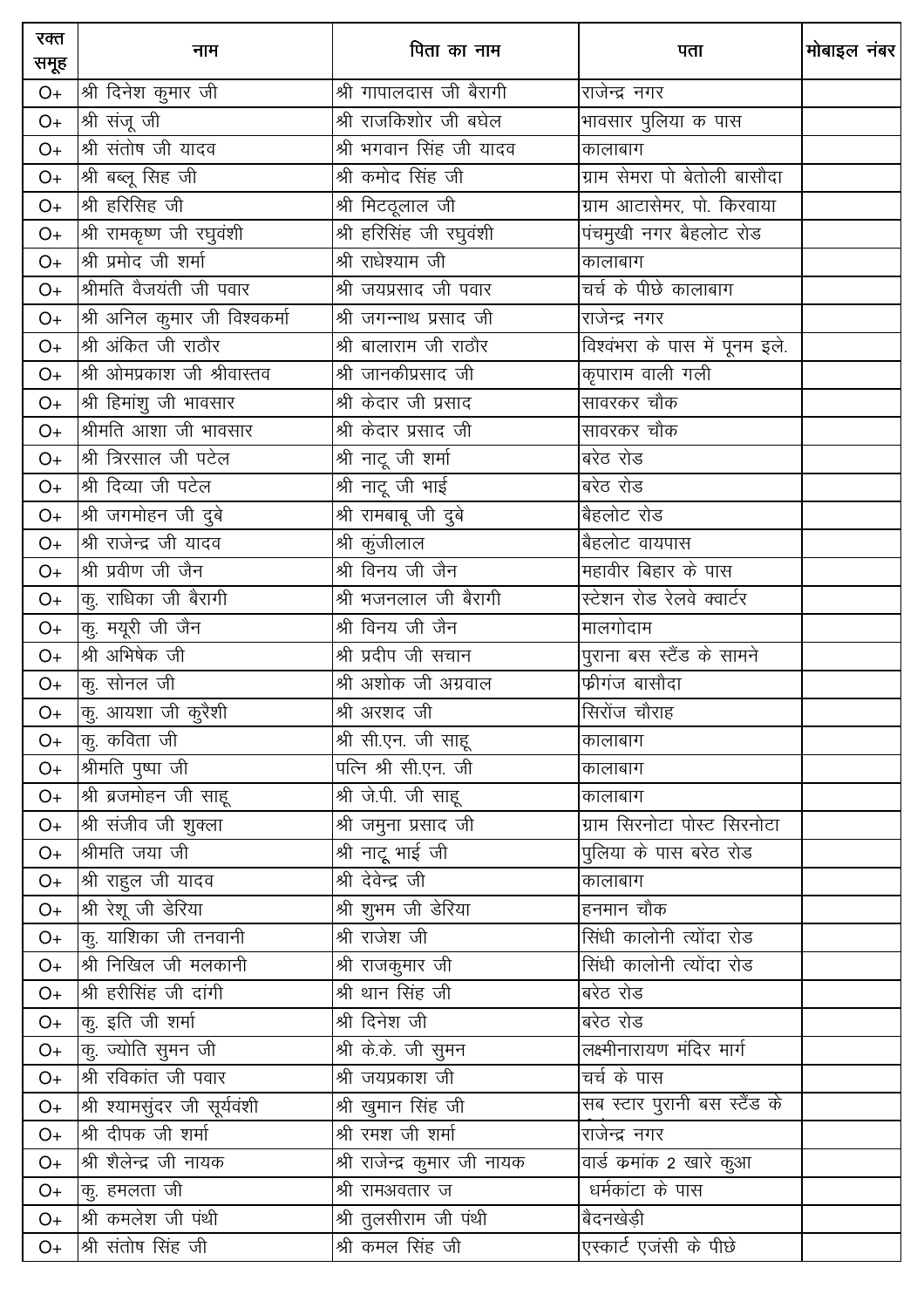| रक्त<br>समूह | नाम                         | पिता का नाम                            | पता                               | मोबाइल नंबर |
|--------------|-----------------------------|----------------------------------------|-----------------------------------|-------------|
| $O+$         | श्री मनमोहन जी              |                                        | बरेठ रोड                          |             |
| $O+$         | श्री अनूप सिंह जी यादव      | श्री एस.एन. जी यादव                    | पाठशाला ग्राउंड                   |             |
| $O+$         | श्री कृष्णगारी बाई          | श्री स्व. चुन्नीलाल जी                 | ऐलीफोन                            |             |
| $O+$         | श्री शिवम जी खण्डेलवाल      | श्री                                   | जैन मंदिर वाली गली                |             |
| $O+$         | श्री सृजन जी जैन            | श्री शांति कुमार जी जैन                | स्टेशन वार्ड 3                    |             |
| $O+$         | श्री निकिता जी वर्मा        | श्री अशोक जी वर्मा                     | बरेठ रोड                          |             |
| $O+$         | श्री रसिका जी दबे           | श्री रामचंद जी देव                     | विजय नगर कालोनी                   |             |
| $O+$         | श्री सौम्या जी वैशाखिया     | श्री उमश जी वैशाखिया                   | अम्बेडकर चौक                      |             |
| $O+$         | श्री शुभम जी साहू           | श्री शिवकुमार जी साहू                  | रामनगर                            |             |
| $O+$         | श्री स्तूति जी खण्डेलवाल    |                                        | जैन मंदिर वाली गली                |             |
| $O+$         | श्री सत्यम जी दुबे          |                                        | कालाबाग                           |             |
| $O+$         | श्री सद्दाम हुसैन           | श्री अफसार हुसैन                       | कालाबाग                           |             |
| $O+$         | श्री सुरभी जी सक्सेना       | श्री बी.एन. जी सक्सेना                 | कालाबाग                           |             |
| $O+$         | श्री शिखा जी मीणा           | श्री सुरेन्द्र जी मीणा                 | कालाबाग                           |             |
| $O+$         | श्री यश जी महलवार           | श्री योगश जी महलवार                    | हनुमान चौक                        |             |
| $O+$         | श्री सौरभ जी चंद्रवंशी      |                                        |                                   |             |
| $O+$         | श्री अरविंद सिंह जी         | श्री शिवराज सिंह जी                    | पठार मोहल्ला राजेन्द>नगर          |             |
| $O+$         | श्री पूनम जी शर्मा          | श्री लक्ष्मीनारायण जी शर्मा            | आरती एजेंसी बरेठ रोड के पास       |             |
| $O+$         | श्री सूर्यप्रकाश जी गुप्ता  | श्री मोहन प्रसाद जी                    | पंचमुखी के पास                    |             |
| $O+$         | श्री वैभव जी जैन            | श्री प्रदीप कुमार जी जैन               | हनुमान चौक                        |             |
| $O+$         | श्री रविन्द्र सिंह जी       | श्री शिवराज सिंह जी                    | _<br>राजेन्द्र नगर                |             |
| $O+$         | श्री एस्मीता जी नेमा        | श्री के.पी. जी नेमा                    | सिंचाई कालोनी                     |             |
| $O+$         | श्री अख्तर कूरैशी           |                                        |                                   |             |
| $O+$         | श्री वीरभद्र जी स्वामी      | श्री गुदरलोग स्वामी                    | राजेन्द्र नगर                     |             |
| $O+$         | श्री महेन्द्र सिंह जी दांगी | श्री प्रहलाद सिंह जी दांगी             | राजेन्द्र नगर                     |             |
| $O+$         | श्री राजेन्द्र जी अरोरा     | <u>श्री दौलत सिंह जी अरोरा</u>         | बरेठ रोड                          |             |
| $O+$         | श्री जगदीश कुमार जी नामदेव  | श्री दामोदर जी नामदेव                  | <u>मेला ग्राउंड नामदेव कालोनी</u> |             |
| $O+$         | श्री मैथिल जी श्रीवास्तव    | श्री अनिल जी श्रीवास्तव                | स्कूल आफ एक्सीलेंस                |             |
| $O+$         | श्री आकाश जी श्रीवास्वत     | श्री उमेश जी श्रीवास्तव                | नवांकुर स्कूल के पास              |             |
| $O+$         | श्री लेखराज सिंह जी         | श्री गंधर्व सिंह जी दांगी              | सुभाष मार्ग बरेठ रोड              |             |
| $O+$         | श्री रविराज जी              | श्री गंधर्व सिंह जी दांगी              | सुभाष मार्ग बरेठ रोड              |             |
| $O+$         | श्री पूरन सिंह जी           | श्री उमराव सिंह जी                     | उदयपुर                            |             |
| $O+$         | श्री बलवीर सिंह जी          | श्री हरिसिंह जी                        | नौलखी मंदिर के पास                |             |
| $O+$         | श्री प्रेम सिंह जी          | $\overline{\mathcal{A}}$ ा दौलत सिह जी | विश्वंभरा धर्मकांटा               |             |
| $O+$         | श्री निशीकांत जी            | श्री नारायण सिंह जी                    | पंचमुखी के पास                    |             |
| $O+$         | श्री कृष्ण जी अग्रवाल       | श्री प्रभुलाल जी अग्रवाल               | त्योंदा रोड                       |             |
| $O+$         | श्री गगनदीप जी              | श्री अशोक जी मलैया                     | त्योंदा रोड                       |             |
| O+           | श्री राजेन्द्र जी पुरोहित   | श्री सुदामा जी पुरोहित                 | टेलीफोन एक्सचेंज                  |             |
| $O+$         | श्री लाखन सिंह जी           | श्री देवी सिंह जी राजपूत               | <u>ग्राम मणीपु</u> र              |             |
| $O+$         | श्री प्रताप सिंह जी         | श्री करन सिंह जी                       | एसजीएस कालेज के सामने             |             |
| O+           | श्री प्रदीप जी रघुवंशी      | श्री राजू जी रघुवंशी                   | राजेन्द्र नगर                     |             |
| $O+$         | कु. रीना जी ठाकुर           | श्री छतर सिंह जी ठाकुर                 | मील रोड                           |             |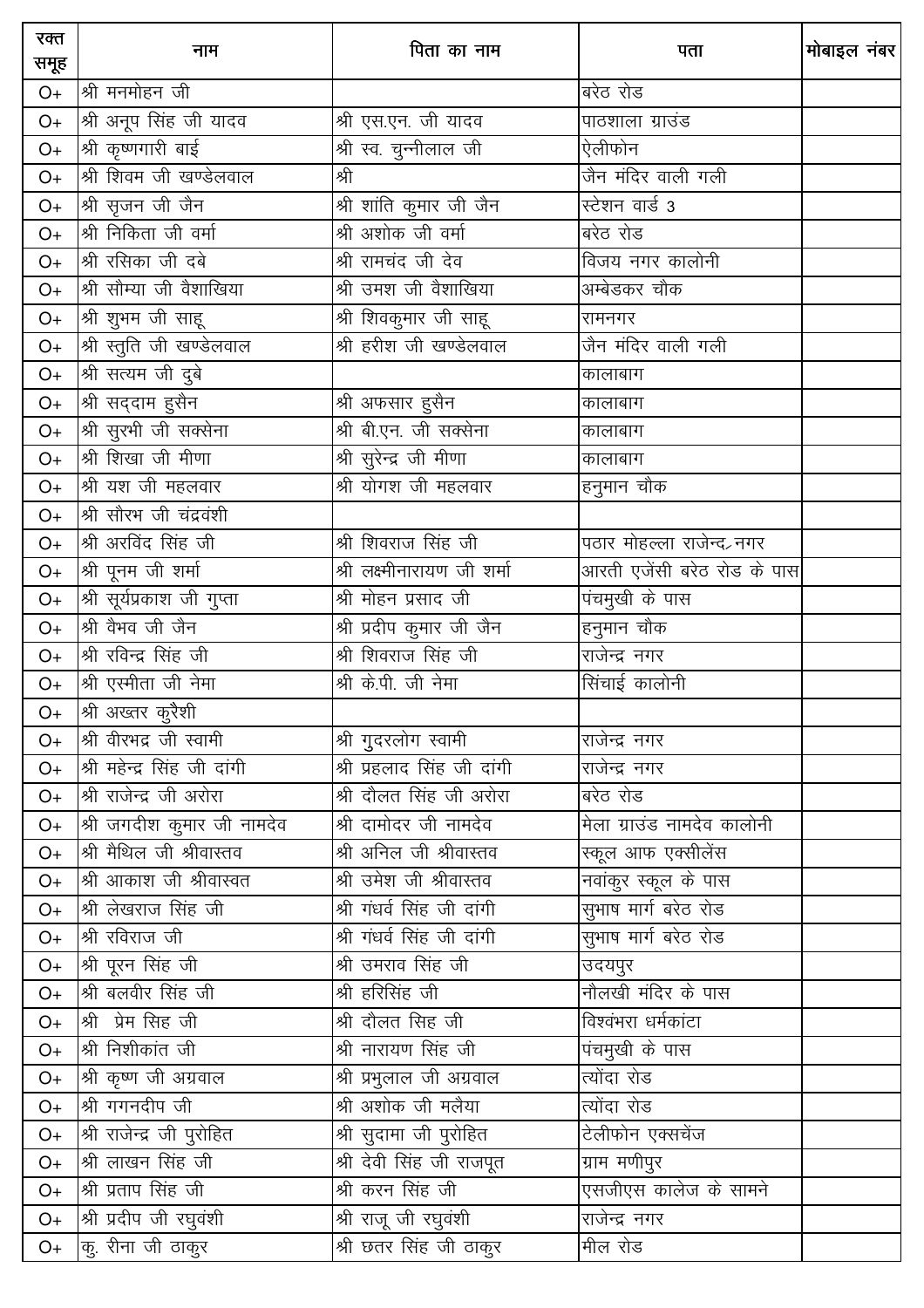| रक्त<br>समूह | नाम                        | पिता का नाम                                | पता                          | मोबाइल नंबर |
|--------------|----------------------------|--------------------------------------------|------------------------------|-------------|
| $O+$         | श्री नन्नूलाल जी मालवीय    | श्री गनेशराम जी मालवीय                     | एमपीईबी कालाबाग              |             |
| $O+$         | श्री दीपक जी रघुवंशी       | श्र लक्ष्मण सिंह जी रघुवंशी                | एसजीएस के पास                |             |
| $O+$         | श्री रवि जी जायसवाल        | श्री मुलाप्रसाद जी जायसवाल                 | लक्ष्मीनारायण मंदिर मार्ग    |             |
| $O+$         | श्री प्रदीप जी यादव        | श्री रामअवतार जी                           | बरेठ रोड कालाबाग             |             |
| $O+$         | श्री चंद्रेश जी साहू       | श्री शिवनारायण जी साहू                     | एसजीएस कालेज के पास          |             |
| $O+$         | श्री राकेश जी श्रीवास्तव   | श्री रमेश कुमार जी                         | लड्डा एजेंसी वाली गली        |             |
| $O+$         | श्री हीरासाब जी रघुवंशी    | श्री मुंशीलाल जी रघुवंशी                   | धर्मकांटे पीछे               |             |
| $O+$         | श्री बबलेश जी दांगी        | श्री नथन सिंह जी दांगी                     | ग्राम भदावसा                 |             |
| $O+$         | श्री मौसमी जी जैन          | श्री विजय कुमार जी जैन                     | मालगोदाम रोड अंबेडकर चौक     |             |
| $O+$         | श्री चंद्रभान जी यादव      | श्री रणवीर सिंह जी                         | रजिस्टर आफिस के पास          |             |
| $O+$         | श्री अंकुश जी सिंह         | श्री सुधीर जी सिंधई                        | मील रोड चांदनी चौक           |             |
| $O+$         | श्री रधुवीर सिंह जी        | श्री देवी सिंह जी                          | लक्ष्मीनारायण मंदिर मार्ग    |             |
| $O+$         | श्री प्रहलाद सिंह जी दांगी | श्री विटठल सिंह जी                         | लक्ष्मीनारायण मंदिर मार्ग    |             |
| $O+$         | श्री गजेन्द्र जी शर्मा     | श्री भगवानी प्रसाद जी शर्मा                | मील रोड एकता चौक             |             |
| $O+$         | श्री सुनील जी अहिरवार      | श्री काशीराम जी अहिरवार                    | गौ शाला वार्ड 10 त्योंदा रोड |             |
| $O+$         | श्री रूपसिंह जी            | श्री रामदास जी                             | ग्राम ककरावदा                |             |
| $O+$         | कु. अर्चना जी नरवरिया      | श्री जमना प्रसाद जी                        | एसजीएस कालेज                 |             |
| $O+$         | कु. पूनम जी राठौर          | श्री बालाराम जी राठौर                      | बरेठ रोड                     |             |
| $O+$         | कु. हर्षा जी               | श्री चंद्रप्रकाश जी                        | राजेन्द्र नगर                |             |
| $O+$         | कु. प्रियंका जी दुबे       | श्री अनुराग जी दुबे                        | __<br>बालाजी मंदिर           |             |
| $O+$         | कु. सपना जी रघुवंशी        | श्री रामगोपाल जी                           | गैस एजेंसी                   |             |
| $O+$         | कु. रजनी जी तिवारी         | श्री रामसेवक जी तिवारी                     | एसजीएस कालेज के पास          |             |
| $O+$         | $\sigma$ अनीता जी जाट      | श्री काशीराम जी                            | राजेन्द्र नगर                |             |
| $O+$         | कु. सपना जी दांगी          | श्री गुलाब सिंह जी                         | फ्रीगंज                      |             |
| $O+$         | कु. लीना जी                | श्री कालूराम जी                            | रजौदा                        |             |
| $O+$         | कु. रश्मि जी अहिरवार       | श्री अशोक जी अहिरवार                       | रजौदा                        |             |
| $O+$         | कु. मेघा जी शर्मा          | श्री ओमप्रकाश जी शर्मा                     | अम्बेडकर चौक                 |             |
| O+           | कु. कमलेश जी चौधरी         | श्री मुन्नालाल जी                          | लक्ष्मीनारायण मंदिर मार्ग    |             |
| O+           | कु. कल्पना जी              | श्री निहालचंद जी जैन                       | पचमा वाली गली                |             |
| O+           | कु. सुरक्षा जी             | श्री पुरूषोत्तम जी विश्वकर्मा              | मील रोड                      |             |
| O+           | कु. मधु जी रामपुरी         | श्री बेजूलाल जी रामपुरी                    | .<br>फीगंज स्कूल के पास      |             |
| O+           | कु. पूनम जी                | <u>श्री विनोद</u> जी गुप्ता                | बरेठ रोड                     |             |
| O+           | कु. शिखा जी                | श्री रामनिवास जी शर्मा                     | बरेठ रोड                     |             |
| $O+$         | कु. रीना जी साहू           | $\overline{\mathcal{A}}$ ा काशीराम जी साहू | गणेशपुरा                     |             |
| $O+$         | कु. सैययद फरहा             | श्री इरफान अहमद                            | बरेठ रोड                     |             |
| $O+$         | कु. सैययद सहिस्ता          | ्<br>श्री इकबाल                            | बरेठ रोड                     |             |
| $O+$         | कु. भारती जी               |                                            | कालाबाग                      |             |
| O+           | कु. रानी जी                | श्री अम्रतलाल जी                           | बरेठ रोड                     |             |
| O+           | कु. ममता जी                | श्री सुंदरलाल जी                           | सावरकर चौक                   |             |
| O+           | कु. सरिता जी               | श्री भगवान सिंह जी रघुवंशी                 | सावरकर चौक                   |             |
| O+           | कु. सुमन जी                | श्री नेतराम जी राजपूत                      | बरेठ रोड                     |             |
| $O+$         | कु. कविता जी               | श्री निहालचंद जी जैन                       | पचमा वाली गली                |             |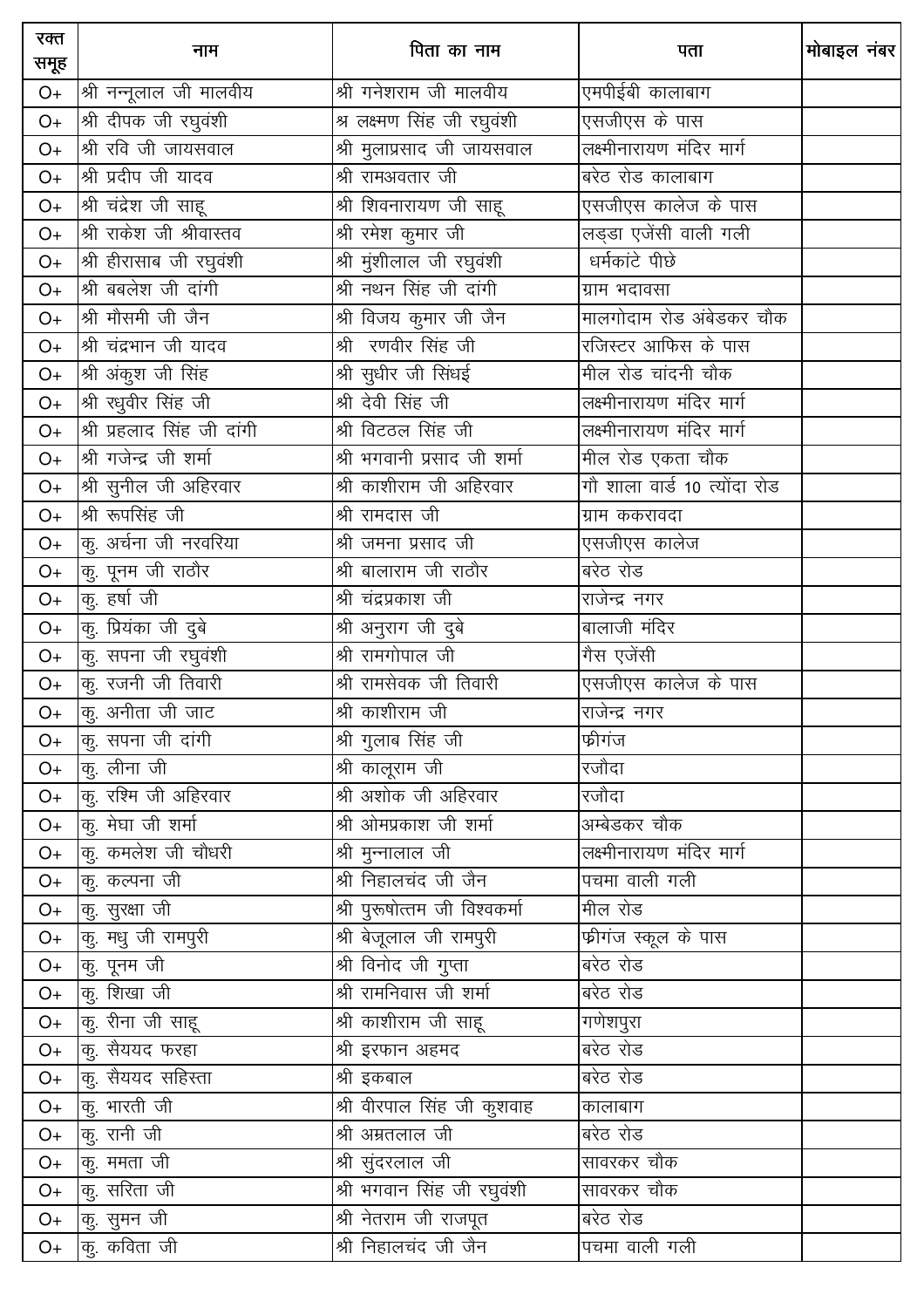| रक्त<br>समूह | नाम                         | पिता का नाम                       | पता                                       | मोबाइल नंबर |
|--------------|-----------------------------|-----------------------------------|-------------------------------------------|-------------|
| $O+$         | कु. रानी जी                 | श्री कल्लूराम जी सोनी             | पारासरी नदी के पास                        |             |
| $O+$         | कु. भावना जी                | श्री प्रेमनारायण जी सोनी          | साकेत नगर                                 |             |
| $O+$         | कु. यशवंती जी               | श्री भारत सिंह जी राजपूत          | सावरकर चौक                                |             |
| $O+$         | कु. नेहा जी साहू            | श्री मिश्रीलाल जी साहू            | मील रोड                                   |             |
| $O+$         | कु. सुरभि जी खरे            | श्री जयनारायण जी खरे              | नया बस स्टैंड के पीछे                     |             |
| $O+$         | कु. कल्पना जी राजपूत        | श्री सुमेर सिंह जी                | चार खम्बा वाली गली                        |             |
| $O+$         | कु. कल्पना जी राजपूत        | श्री महाराज सिंह जी राजपूत        | बरेठ रोड                                  |             |
| $O+$         | कु. कांति जी शर्मा          | श्री जगदीश प्रसाद जी शर्मा        | पाठशाला के पास                            |             |
| $O+$         | कु. सोना जी सेनी            | श्री रामप्रसाद जी सनी             | बरेठ रोड                                  |             |
| $O+$         | कु. प्रीति जी रघुवंशी       | श्री शंकर सिंह जी                 | त्योंदा रोड                               |             |
| $O+$         | कु. कमला जी पाल             | श्री रामप्रसाद जी पाल             | त्योंदा रोड                               |             |
| $O+$         | कु. वैशाली जी               | श्री रविन्द्र सिंह जी             | राजेन्द्र नगर                             |             |
| $O+$         | कु. आरती जी शिवहरे          | श्री जगन्नाथ जी दुबे              | बरेठ रोड                                  |             |
| $O+$         | कु. गायत्री जी विश्वकर्मा   | श्री ग्यारसीलाल जी                | जवाहर रोड                                 |             |
| $O+$         | कु. रानू ज नामदेव           | श्री लक्ष्मीनारायण जी             | लालपठार                                   |             |
| $O+$         | कु. मंजू जी रघुवंशी         | श्री योगेन्द्र सिंह जी            | बैहलाट रोड                                |             |
| $O+$         | श्री शहिद जी हुसैन          | श्री आविद जी हुसैन                | कक्का वाली गली                            |             |
| $O+$         | श्री जसवंत सिंह जी          | श्री भगवान सिंह जी दांगी          | गीता टाकिज के पास                         |             |
| $O+$         | श्री संदेश जी               | श्री रामभजन जी शर्मा              | पठारपुर                                   |             |
| $O+$         | श्री जयकुमार जी             | श्री रामनारायण जी पंथी            | राजेन्द्र नगर                             |             |
| $O+$         | श्री भानू जी                | श्री गप्पूलाल जी शर्मा            | राजेन्द्र नगर                             |             |
| $O+$         | श्री कैलाश जी जैन           | श्री प्रताप सिंह जी लोधी          | लड्डा एजेंसी वाली गली                     |             |
| $O+$         | श्री जीवन सिंह जी           | श्री कमलसिह जी कटारे              | सिरोंज चौराह                              |             |
| $O+$         | श्री महेन्द्र जी जैन        | स्व. श्री धन्नालाल जी जैन         | बरेठ रोड, गंजबासौदा                       |             |
| $O+$         | कू. गरिमा जी जैन            | श्री महेन्द्र जी जैन              | बरेठ रोड, गंजबासौदा                       |             |
| $O+$         | श्री धर्मेन्द्र जी जैन      | श्री महेन्द्र जी जैन              | बरेठ रोड, गंजबासौदा                       |             |
| $O+$         | श्री अक्षयराज सिंह जी सेंगर | श्री लालसिंह जी सेंगर             | भावसार कुए के पास बासौदा                  |             |
| $O+$         | श्री भगवान सिंह जी          | श्री बाबूसिंह जी राजपूत           | एच 6 सिंचाई कालोनी बासौदा                 |             |
| $O+$         | श्री दिनेश जी तिवारी        | श्री वी.पी. जी तिवारी             | विश्वंभरा स्टोर्स, गंजबासौदा              |             |
| O+           | श्री भूपेन्द्र जी दुबे      | श्री अयोध्या प्रसाद जी दुबे       | बरेठ रोड, गंजबासौदा                       |             |
| $O+$         | श्री अशोक जी दुबे           | दुर्गाप्रसाद जी दुबे              | <mark>पंचमु</mark> खी हनुमान मंदिर के पास |             |
| $O+$         | श्री कृष्णकांत जी शर्मा     | श्री हरिओम जी शर्मा               | कामधेनू नगर बासौदा                        |             |
| $O+$         | श्री मोनी कुमार जी जैन      | श्री महेन्द्र कुमार जी जैन        | बैहलोट रोड गंजबासौदा                      |             |
| $O+$         | श्री अनूप जी तिवारी         | <u>श्री शिवशंकर</u> जी तिवारी     | चार खंभा वाली गली बासौदा                  |             |
| $O+$         | श्री मनोज जी गुप्ता         | __<br>स्व. श्री सीताराम जी गुप्ता | सुहाग लॉज स्टेशन के पास                   |             |
| $O+$         | श्री बलवंत सिंह जी राजपूत   | श्री अमर सिंह जी राजपूत           | बस स्टेंड के सामने पूजा                   |             |
| $O+$         | श्री दीपेश जी जैन           | श्री दिनेश जी जैन                 | साकेत नगर कालाबाग                         |             |
| O+           | श्री मुन्नालाल जी दुबे      | श्री पंडित घनश्याम जी दुबे        | लक्ष्मीनारायण मंदिर मार्ग                 |             |
|              |                             |                                   | नियर सागर आफिस जि.                        |             |
| $O+$         | श्री प्रमोद जी बिनानी       | श्री तीरथदास जी                   | जमालपुरा भोपाल                            |             |
| $O+$         | श्री संदीप कुमार जी         | श्री केदार नाथ जी नेमा            | सदर बाजार गंजबासौदा                       |             |
| O+           | श्री महेश जी समैया          | श्री निर्मल कुमार जी जैन          | गांधी चौक गंजबासौदा                       |             |